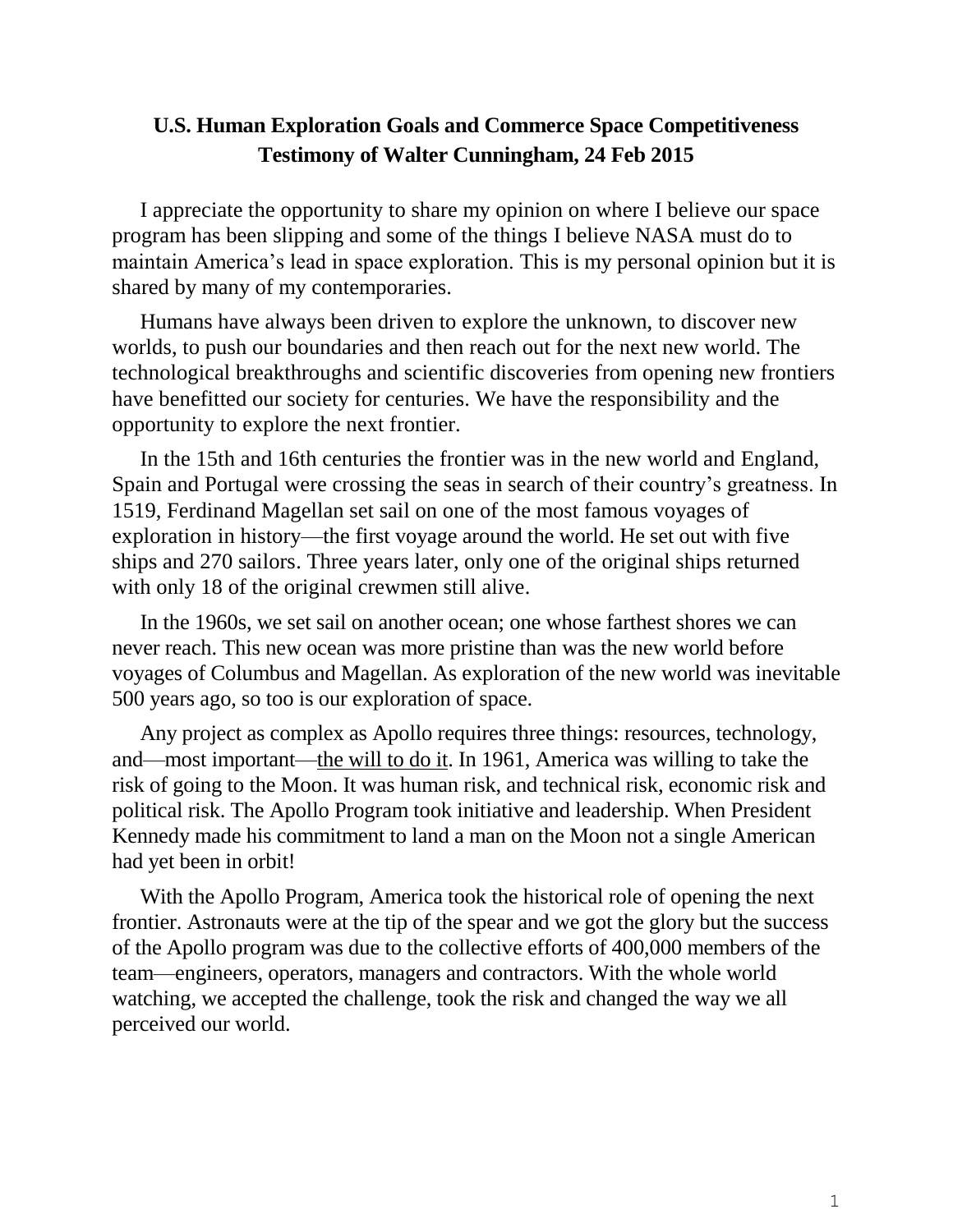During Apollo, the American space program was unique. Over the past 40 years, NASA has enjoyed many great accomplishments. But as the agency evolved the management culture has changed and it has not always been for the better.

Space is the most hostile environment into which man has ever ventured. NASA should work to prevent mishaps but those efforts should be balanced against the objectives they are trying to accomplish. Spaceflight will always be expensive and manned spaceflight will always involve risk and the chance of failure. Exploration is not about eliminating risk; it's about managing risk!

Motivated by the Cold War and a national commitment, we accomplished a landing on the Moon in eight years. Today, after 50 years of experience and technology development, a manned mission to the next frontier—Mars, seems decades out of reach, primarily because we do not have a national commitment.

Our Apollo Program made America pre-eminent in space and the world's most technologically advanced nation. It led to such things as the Space Shuttle—the greatest flying machine ever built by man, the International Space Station (ISS) and the Hubble space telescope. The technology that made this possible was funded by the American people and it has infiltrated virtually all areas of industry.

NASA's portion of the federal budget peaked at 4 percent in 1965. For the past 40 years it has remained below one percent and for the last 15 years it has been driving toward 0.4 percent of the federal budget.

While NASA has accomplished many things and made manned spaceflight much more routine, we have not challenged the next frontier—the Manned exploration of Mars. Manned exploration is the most expensive space venture and, consequently, the most difficult for which to obtain political support. Manned exploration of Mars will only be possible if our government initiates and funds such a program.

While our world has been changing and space technology improving, NASA management has been aging, layers have been added and politics plays an ever growing role. NASA seems less capable and less interested in pushing out the space frontier and focusing more on eliminating risk and looking for absolute assurance that something can be done before committing to do it. This leaves NASA less attractive to the best and brightest of today's young professionals.

Over the years, NASA has grown increasingly political. There was a time when personnel at all levels contributed to success by freely expressing their completely candid opinions on design, testing, operations and management issues. Management today seems less and less likely to speak out because of their concerns about the political repercussions. NASA needs to find a way to return to the environment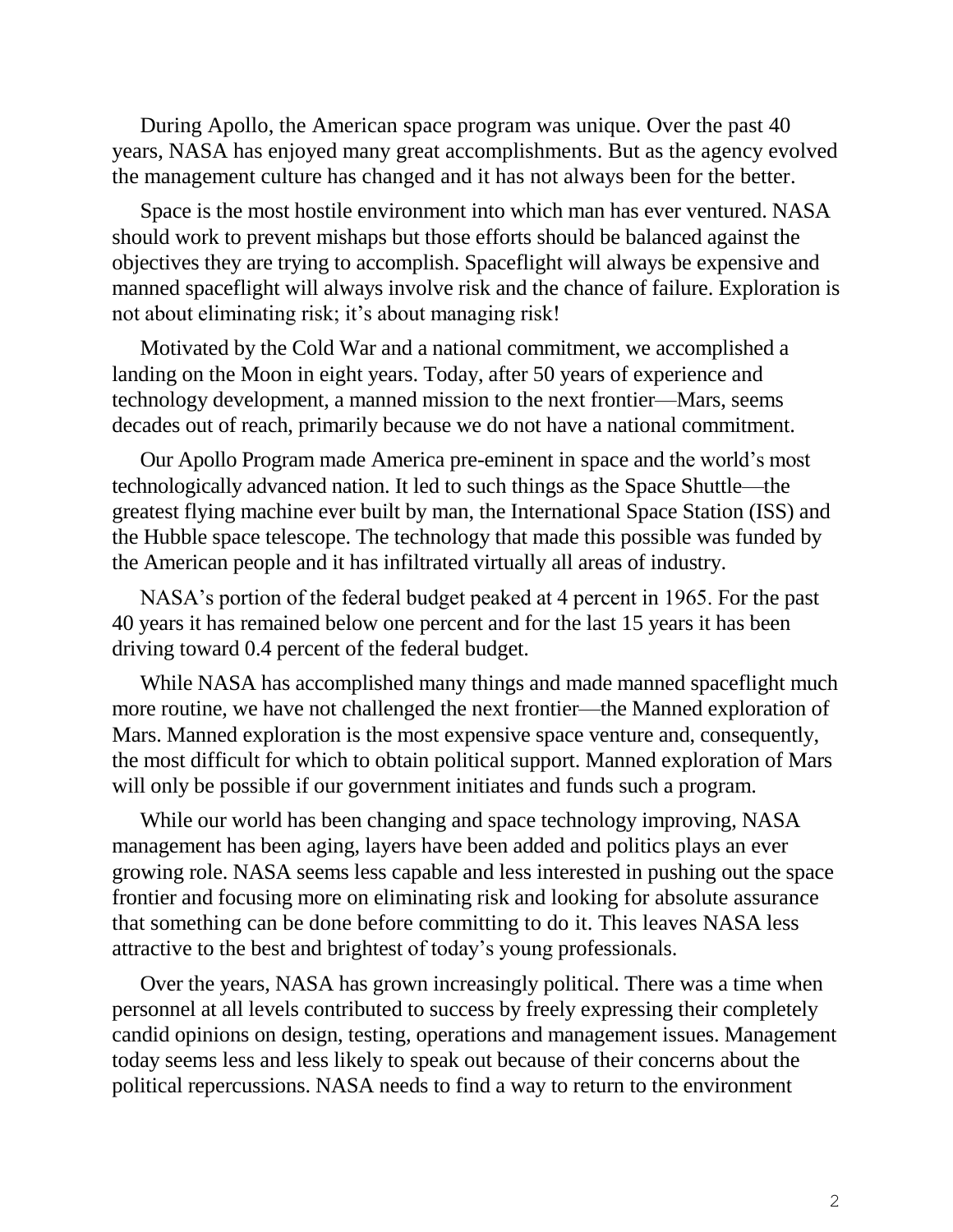where people contributed to success by freely expressing what they thought about the issue being addressed.

NASA has also been subjected to politic pressure from outside the agency. Examples:

NASA has tried for decades to reduce their overhead by reducing the number of Space Centers they have around the country. Congress and local politicians have always won out and saved the one in their district. NASA is still burdened with the same 10 Space Centers and a half dozen other facilities. This reduces the funds available for science and space applications. When our military faced a similar problem with too many bases spread around the country, it was resolved when Congress passed the Base Realignment and Closure Act of 1990 to screen and close facilities.

NASA should also be focused more on their science obligations and avoid any associated political issues. Goddard Space Center has been involved in global environmental science for many years. For the past 20 years, instead of just sharing the climate science data they collect, they have joined the political argument that humans are the cause of global warming.

At the United Nations Climate Change Conference in Lima, Peru, last December, virtually all of the data available, the presentations and the handouts in the American Pavilion were material furnished by NASA. NASA personnel were making the presentations and the data shown was selected to make the case that humans were the cause of global warming. The American Pavilion was virtually a NASA pavilion. The space agency compromises its scientific credibility by participating in the politics surrounding one of the great scientific hoaxes in history.

To get NASA back to the posture where they excelled, we should commit once more to pushing back the space frontier with a manned landing on Mars. Such a mission will become much more feasible when, and if, we overcome the problem of radiation exposure and/or shorten the time of travel.

Our Mars exploration vehicle will have to be assembled in earth orbit. Moving out of earth orbit will require heavy-lift rockets, like our Space Launch System, and the Orion deep space crew capsule. Assembling an interplanetary spacecraft may require a reusable launch vehicle similar to the space shuttle. While these are all expensive, they will be essential if we want to move out of earth orbit.

We could also explore the possibility of moving the ISS from 51.6° down to an orbital inclination where it could be/might be useful in constructing an interplanetary spacecraft and/or as a departure point for Mars.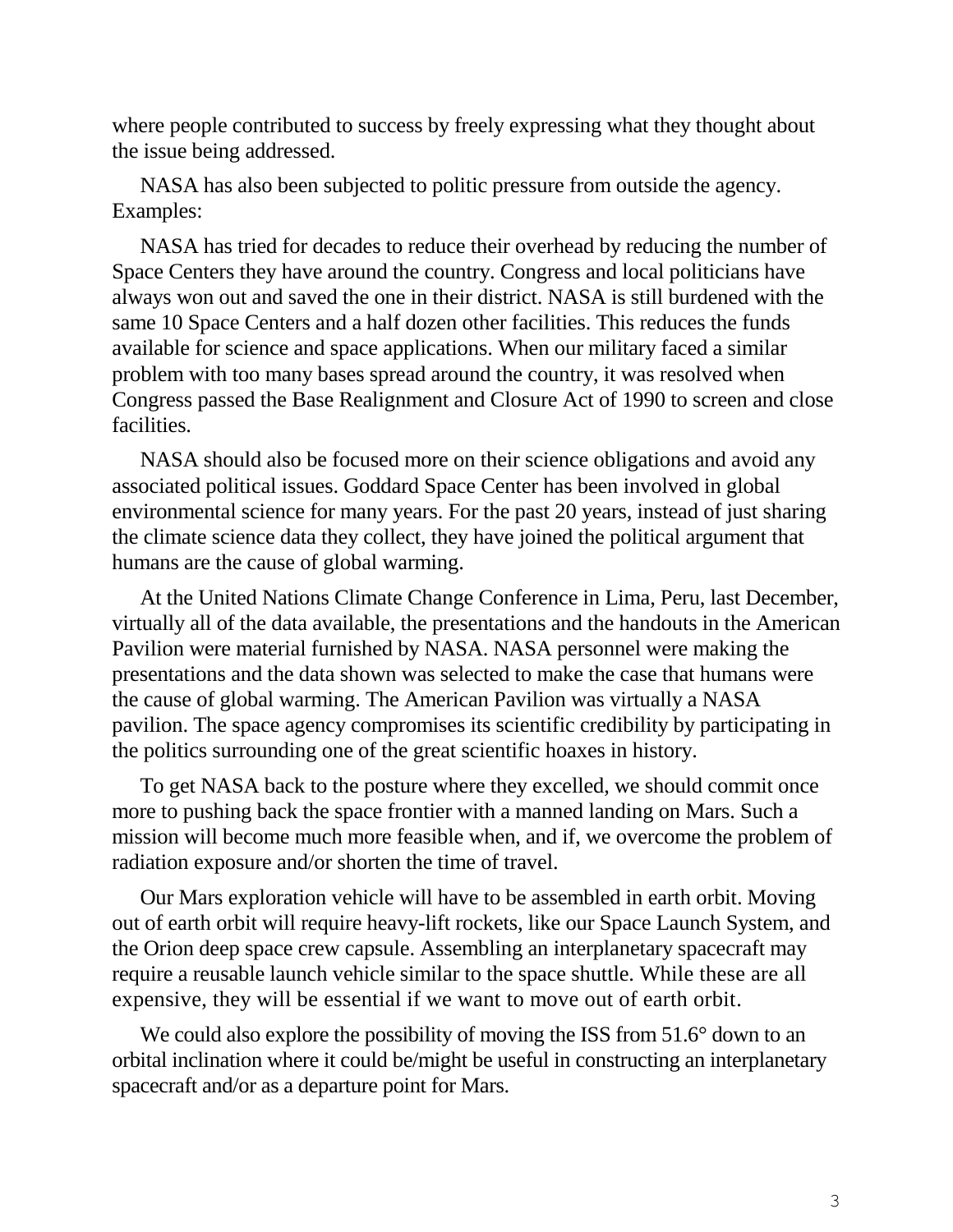With a national commitment for Mars exploration our space agency's budget and activities would be driven by this strategy. The timing, of course, would be controlled by the rate at which Congress funds the program. If addressed in the way we addressed a manned landing on the Moon, it would enable NASA to deal with many of the internal deficiencies that have developed over time.

Any Mars exploration program will have international partners. If it is our American program, we should take a strong leadership approach in managing that program. With Apollo, the effort was clearly led by NASA. In a Mars program we should obviously lead the way and not just be one more partner in an international effort to go to Mars. Hopefully, it would have less politics and a better structure then the international program we formed around the ISS.

The ISS, that NASA first began to work on in the 1970s, is probably the most impressive piece of space hardware ever placed in orbit. It has had "equal" partners from the beginning, even though more than 70% of the cost has been paid by the U.S.

In 1993, after NASA had evaluated and rejected what Russia might contribute to our ISS program, President Clinton insisted that Russia be included as a full partner. ISS was a convenient way for America to bail out the nearly bankrupt Russian space program. Our administration claimed that we would lift off two years earlier, it would save us \$2B and it would keep Russian scientists from working on nuclear development for other countries.

Reality: After transferring \$3-5B to help resurrect the Russian space industry we launched two years late. The cost to us was increased by \$15-\$20 billion, due primarily to changing the orbital inclination from 28.5° to 51.6° in order to accommodate the Russian launch capability. We are now totally dependent on Russia to get an American to and from the ISS—a program we gave birth to in the 1970s.

In the Apollo Program we were totally dependent on private industry. And they delivered! As NASA has grown less entrepreneurial, less efficient and more bureaucratic over the years, it has inspired new, so-called commercial space companies. While most of these new companies have been subsidized by Government funding NASA has less control over their development, operations and, consequently, the outcome.

Space exploration is far too expensive for private industry without government capital. Commercial companies have a different perspective on space exploration and operations. Commercial companies are driven by profit and return on investment.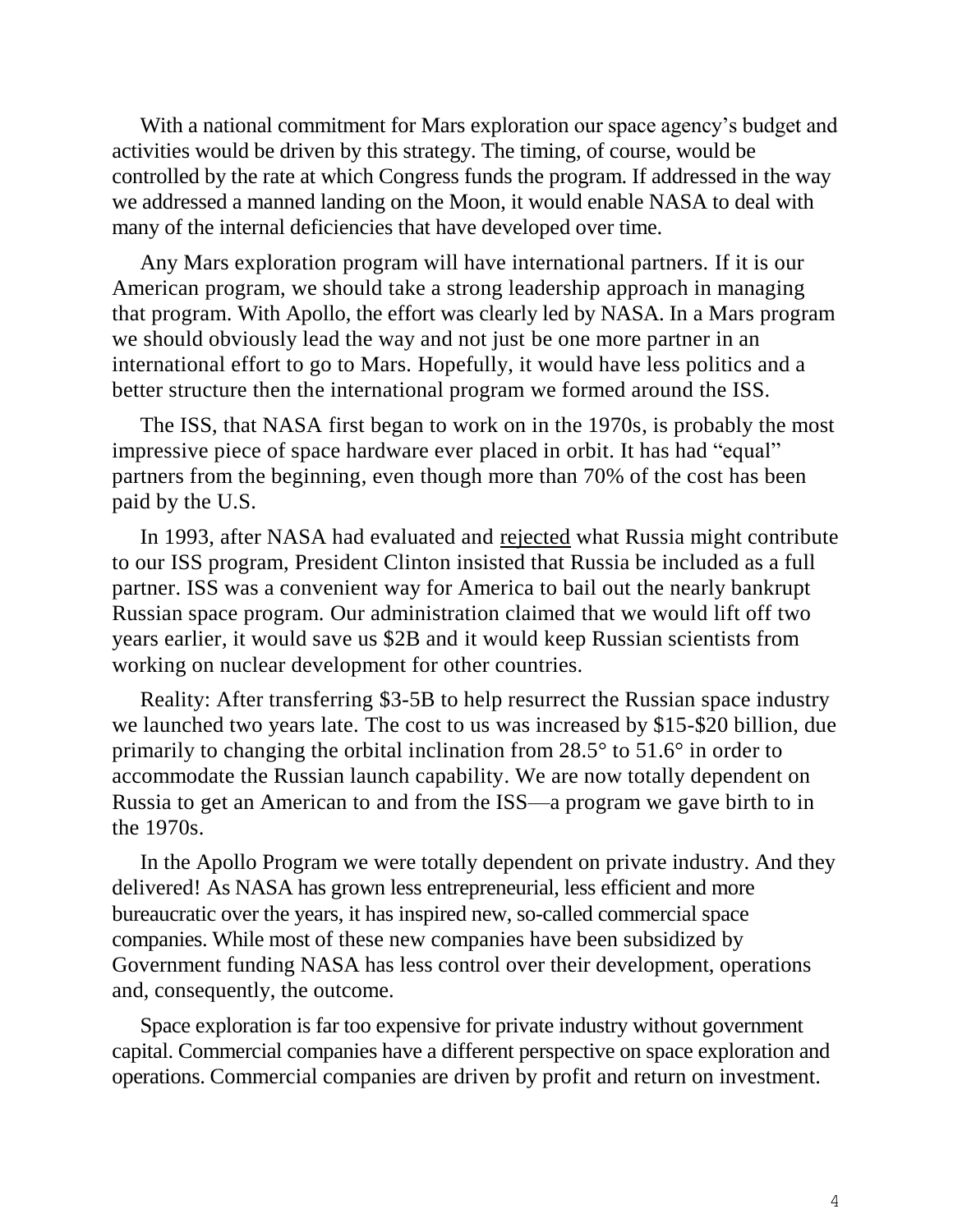Pushing back the frontier of space does not satisfy the business case for either of these criteria.

Government space agencies are not profit driven. Our government underwrites the exploration of space and government agencies develop and manage the technology. Our country's return on investment is the technology developed to open that next frontier and the commercialization of that technology in private industry.

Some people suggest that private space companies should collaborate with NASA for human missions beyond low Earth orbit. Collaboration means sharing the cost. Commercial companies will contract with NASA for the hardware and technology but the government will always be expected to pay the cost of exploring the next frontier—funded by tax dollars, of course.

Since commercial companies move much faster than government agencies, production by private industry will shorten the timeline to launch a mission to Mars.

In the absence of a Mars Exploration Program and limited funding, NASA has initiated the Asteroid Redirect Mission (ARM). Today, ARM is characterized as a first step in the mission to Mars. This could be fascinating for some scientists but anything it might do to support a future Mars mission could be more efficiently done with other projects.

The Japanese landed an unmanned satellite on an asteroid and returned with a surface sample 5 years ago. If ARM is funded, it should be an unmanned science mission, NOT a manned mission. Limited manned exploration funds should not be wasted on such missions.

There are manned missions we should be planning in preparation for a manned landing on Mars. While we work on overcoming the problems of radiation exposure and learning how to speed up travel, we should return to the Moon where we can perfect a crew facility for semi-permanent living. It is critical that we learn how to keep crews alive on Mars for months or even years. Crews on the Moon are only four days away from home as opposed to months and even years on a Mars mission.

Many scientists today are saying, "Send robots to Mars because humans are too costly and it's too dangerous."

NASA should continue to mix manned and unmanned missions in order to exploit both. Robots can assess risks to human exploration, determine the presence of environmental, chemical, or biological problems and help to mitigate the risks. Robots are valuable tools in preparing for exploration but they are greatly inferior to humans in terms of speed, grasping what has been observed and judging what to